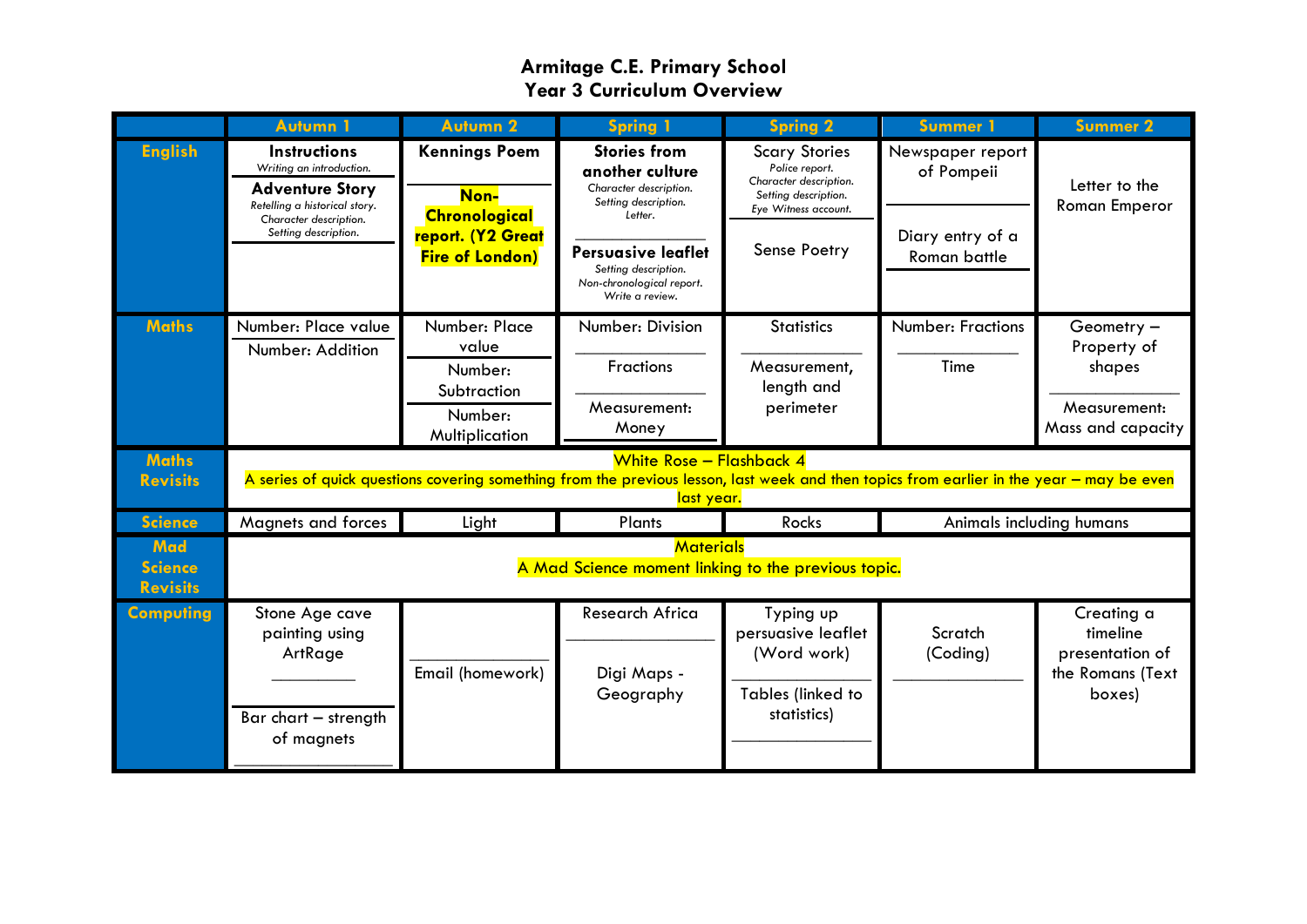|                                          | Typing up instructions<br>on word                                                                                                                  |          |                                                                                                                                               |          |                                                                                                                    |                                                                |  |
|------------------------------------------|----------------------------------------------------------------------------------------------------------------------------------------------------|----------|-----------------------------------------------------------------------------------------------------------------------------------------------|----------|--------------------------------------------------------------------------------------------------------------------|----------------------------------------------------------------|--|
| <b>History</b><br>Geography              | Stone Age to Iron Age<br><b>Writing Outcome: Persuasive leaflet</b><br>about why the Stone Age is better than<br>today (Historical extended write) |          | Africa<br><b>Writing Outcome: Non-Chronological</b><br>report about the key geographical<br>features in Africa.<br>(Geography extended write) |          | Romans<br>Writing outcome: Diary entry on the<br>day in the life of a roman solider<br>(Historical extended write) |                                                                |  |
| Guided<br><b>Reading</b><br><b>Links</b> | <b>Stone Age boy</b><br><b>Dreamed of Africa</b><br><b>Handa's Surprise</b>                                                                        |          | <b>Boudica</b><br><mark>l am a Roman Emperor</mark>                                                                                           |          | Y4 topic text                                                                                                      |                                                                |  |
| Art                                      | Following the Access Art Scheme<br>Skills covered during the year: Drawing, Sculpture, Painting and Print Making                                   |          |                                                                                                                                               |          |                                                                                                                    |                                                                |  |
| <b>DT</b>                                |                                                                                                                                                    |          | Design and make<br>an African mask                                                                                                            |          | Design and build<br>and roman<br>catapult /<br>Trebuchet                                                           |                                                                |  |
| <b>Music</b>                             | Following the termly Charanga Scheme. Can be viewed via their website:<br>https://charanga.com/site/                                               |          |                                                                                                                                               |          |                                                                                                                    |                                                                |  |
| R.E.                                     | What do different people believe about<br>God?                                                                                                     |          | Why is the Bible important for Christians<br>today?                                                                                           |          | Why do people<br>pray?                                                                                             | What does it<br>mean to be a<br>Christian in Britain<br>today? |  |
| P.E.                                     | O.A.A                                                                                                                                              | Gym      | Hockey                                                                                                                                        | Netball  | Cricket                                                                                                            | <b>Athletics</b>                                               |  |
|                                          | Dodgeball                                                                                                                                          | Swimming | Swimming                                                                                                                                      | Swimming | Swimming                                                                                                           | Swimming                                                       |  |
|                                          | Swimming                                                                                                                                           |          |                                                                                                                                               |          |                                                                                                                    |                                                                |  |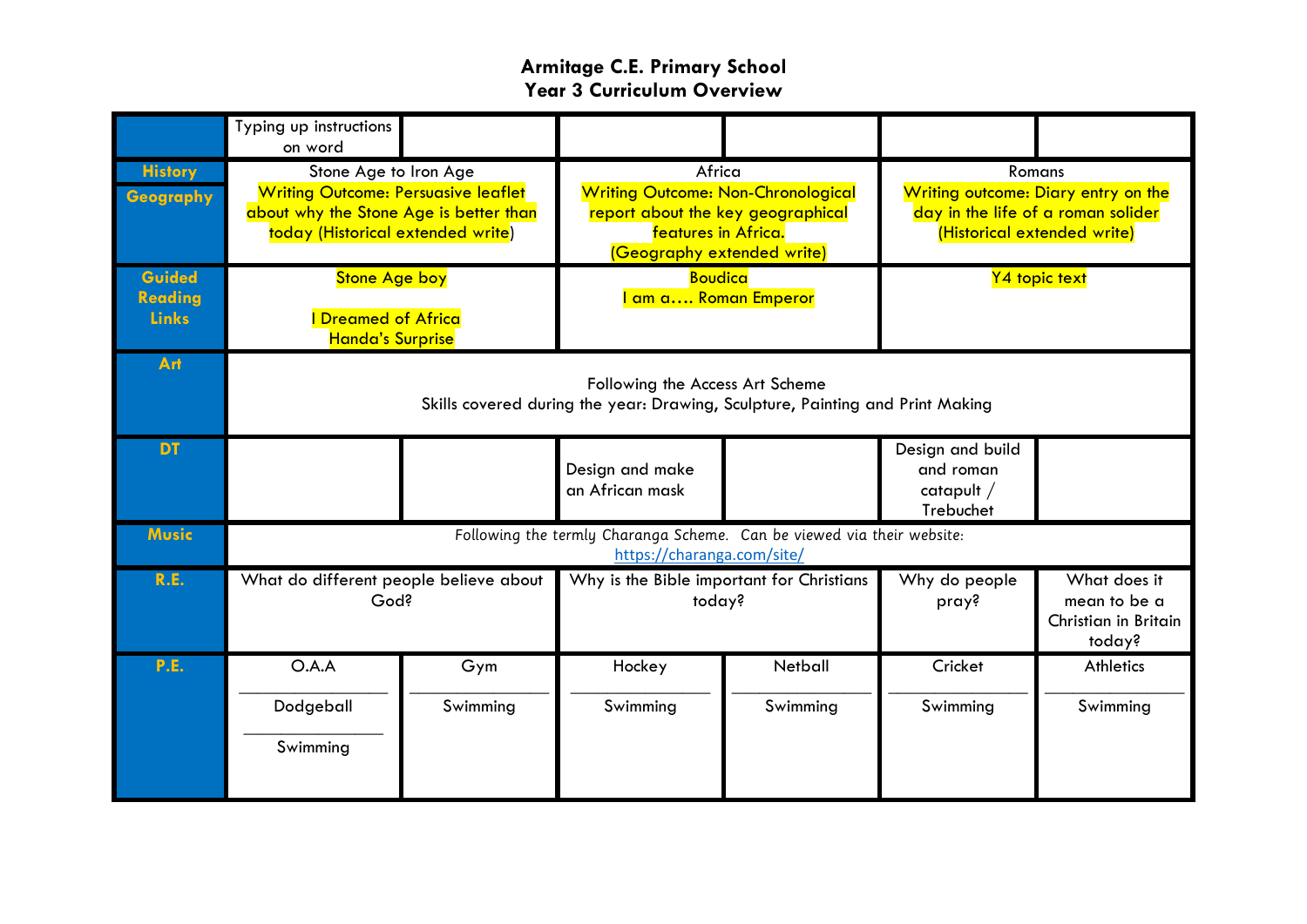| <b>French</b>                         | Greetings<br>Introducing myself<br>Numbers 0-10                                                                                                 | Days of the week<br>Months of the<br>year<br>Commands                                                                       | Say how old I am<br>Animals                                                                          | Animals continued<br>Colours                                                | Food<br>Numbers 11-20                                                      | Numbers 11-20<br>continued<br>Where I live                                        |
|---------------------------------------|-------------------------------------------------------------------------------------------------------------------------------------------------|-----------------------------------------------------------------------------------------------------------------------------|------------------------------------------------------------------------------------------------------|-----------------------------------------------------------------------------|----------------------------------------------------------------------------|-----------------------------------------------------------------------------------|
| <b>PSHE (Inc.</b><br><b>RSE)</b>      | <b>Recognising Feelings</b><br>in Others<br><b>Resolving Conflict</b><br><b>Being Assertive</b><br>Responding to<br><b>Different Viewpoints</b> | <b>Resisting Pressure</b><br>from Others<br>Taking<br>Responsibility for<br><b>Behaviour</b><br>Planning to Reach<br>a Goal | Our Community in<br>the Media<br><b>Staying Safe</b><br>Organisations<br>Which Help Our<br>Community | Other People's<br>Lives Around the<br>World<br><b>Earning Money</b><br>Jobs | <b>Being Physically</b><br>Active<br><b>Physical Effects of</b><br>Smoking | Knowing Me<br>Positive and<br>Negative<br>Influences<br><b>Resisting Pressure</b> |
| <b>Memorable</b><br><b>Experience</b> | Stone Age<br>experience day.                                                                                                                    |                                                                                                                             | Africa Day                                                                                           | Easter<br>Performance                                                       |                                                                            | Farm trip                                                                         |
| <b>Class Read</b>                     | How to wash a<br><b>Woolly Mammoth</b>                                                                                                          | Stone Age Boy                                                                                                               | The Tortoises<br>Dream                                                                               | <b>Scary Stories</b>                                                        | How to drive a<br>Roman chariot                                            |                                                                                   |
| <b>Class</b><br>author                | Laurence Anholt<br>Simon Bartram                                                                                                                |                                                                                                                             | <b>David Walliams</b><br><b>Francesca Simon</b>                                                      |                                                                             | Micheal Mopurgo<br>Guy Bass                                                |                                                                                   |

Metacognitive Opportunities

- Science
	- o Vocab/Explanation Card Game
	- o Mad Science : Pre/post topics from previous year group/Key Stage- identified above
	- o How I learn best in this unit
- **•** Guided Reading
	- o Pre/post Topic Links supporting vocabulary development-identified above